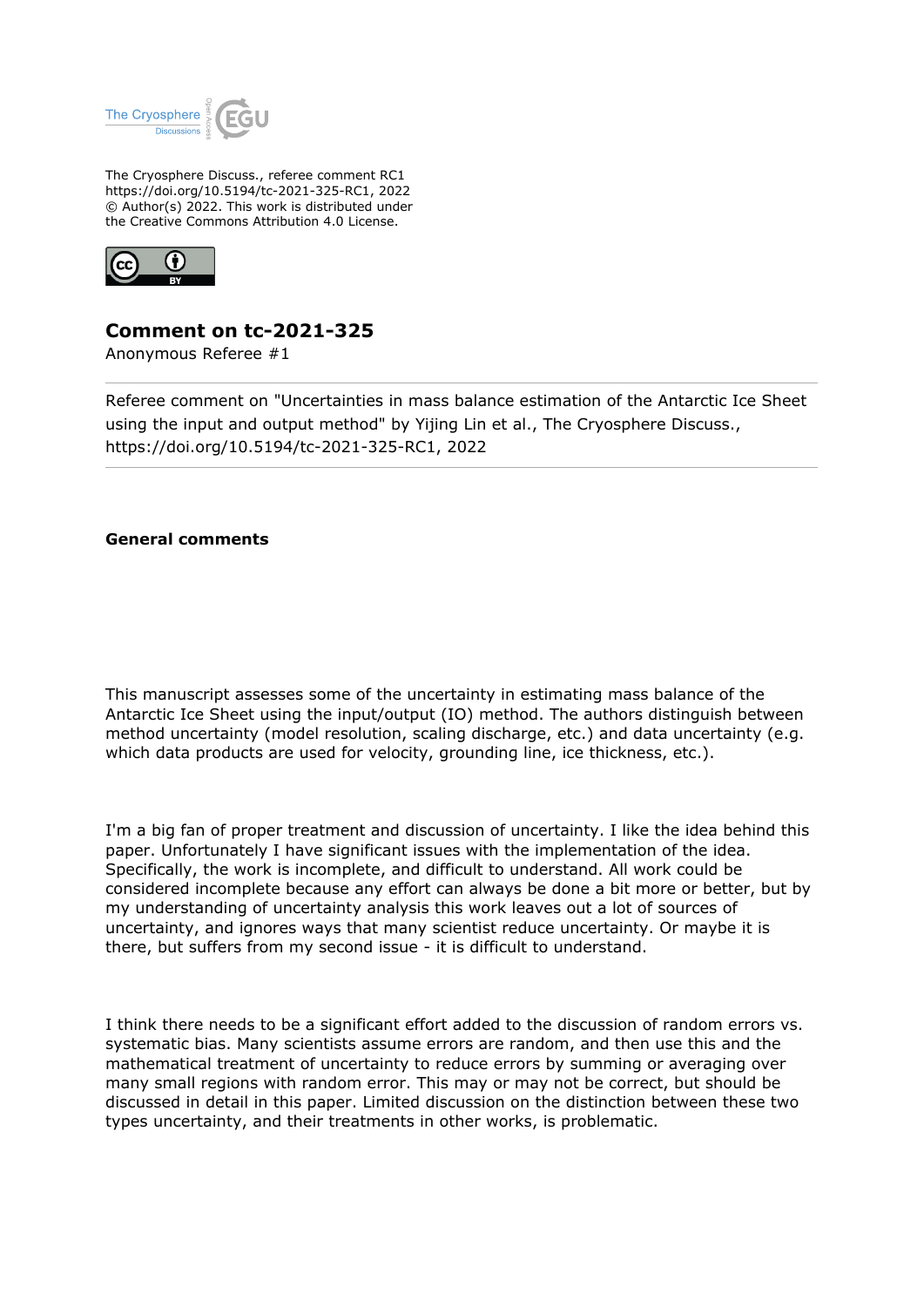Other general comments include,

+ The authors make some questionable decisions on use of data to assess uncertainty. For example, they use BedMachine and BedMap, but do not address the uncertainty field provided by BedMachine.

+ The authors continually refer to an 'uncertainty analysis framework'. What is this? Is 'framework' just a different way of saying 'method'? An "introduction" suggests something new or not seen before. I do not see anything particularly novel in this work. Therefore, if it is not novel, it should at least be comprehensive, but it is not that either.

+ Finally, I feel that the summary of this work could be a simple and clear table showing the uncertainty from different sources in both absolute (Gt/decade?) and relative (% of total uncertainty) terms. Table 3 lists "data uncertainties" but not "method uncertainties" and not relative amounts.

## **Specific comments**

+ The 15 gt/yr target has a reference, but it is not clear that this target is necessary. Furthermore, the reference for that states,

*Determine the changes in total ice-sheet mass balance to within 15 Gton/yr over the course of a decade and the changes in surface mass balance and glacier ice discharge with the same accuracy over the entire ice sheets, continuously, for decades to come.*

And it isn't clear to me how to parse that. Is this 15 Gt/year average over a decade? Or 150 Gt/decade? Or 15 Gt/decade? Something else?

+ Authors use terms without defining them. For example "scale effect" on L22.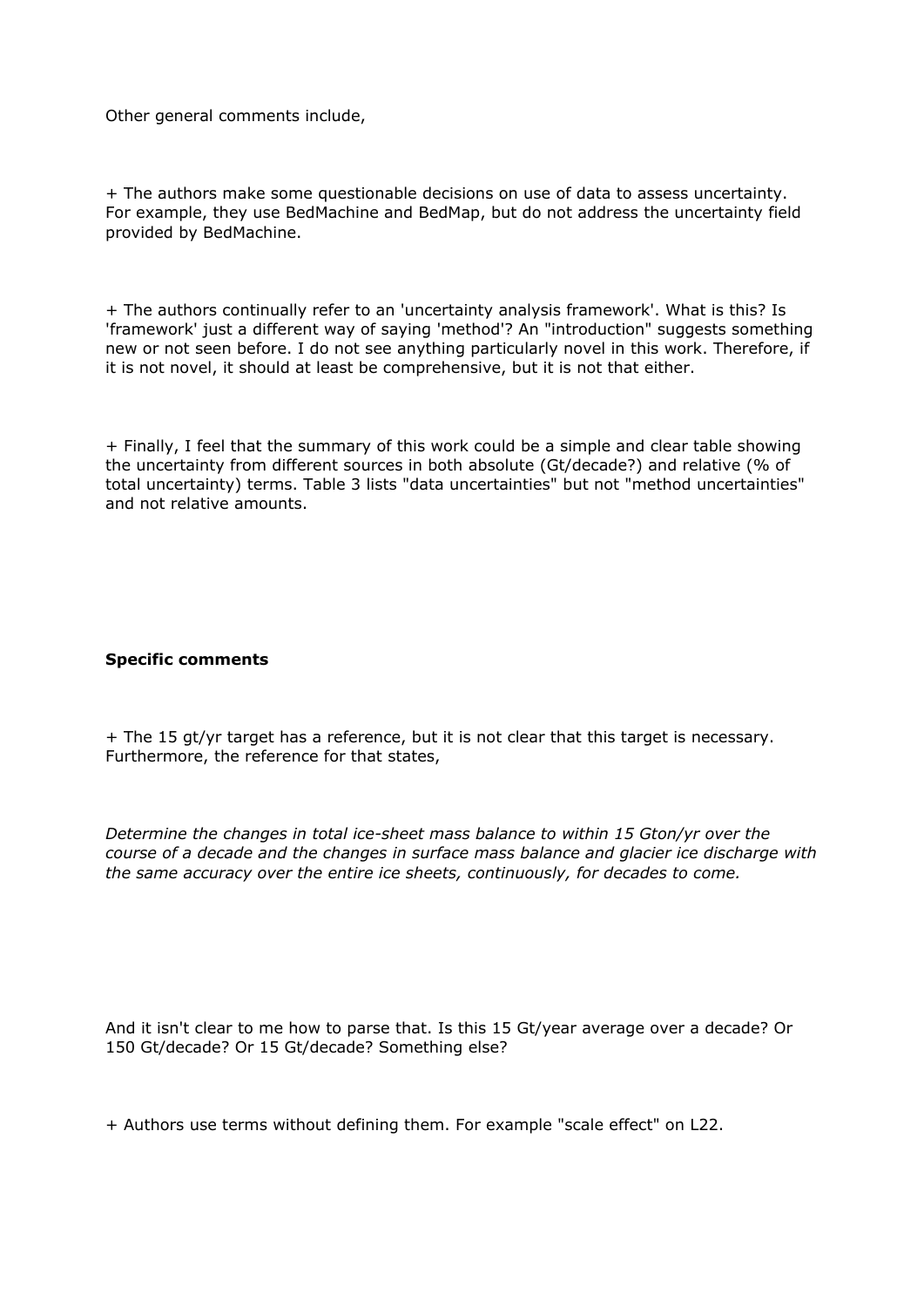+ What does it mean to have an uncertainty on an uncertainty? For example, L24 reports "Uncertainties of  $[...] \times +- Y Gt/yr$ ".

+ There is often reference to "future D". But everything else is using present or historical data. Why is "D" discussed predictively?

+ L73 is a motivation for the entire work, "the dominant factors influencing the uncertainties in the MB estimation of the AIS remain unclear." I disagree, the dominant factors are known. Perhaps not their relative scales?

+ L83 "We introduce an uncertainty analysis framework" <-- where?

+ L96 "SMB (input)" SMB is output too (runoff, sublimation, evaporation) although runoff is small in Antarctica.

+ L104 D equation also uses ice density.

+ L168 Which "original raster" is extended? The velocity raster? thickness? Both?

+ L190-195: This sentence seems out-of-place. It's not about your methods or results of your methods, it is instead about anomalous years. I am unable to see the relevance to the surrounding text or the paper.

+ L447-449: "The strategy of using the yearly averaged SMB instead of the annual SMB is acceptable for decadal MB estimation to constrain variability when the long-term trend is required. However, if the research is related to short-term, regional snowfall events, it is better to use the annual SMB to determine the annual variability." <-- but the motivation for this whole paper is about a 15 Gt/year decade average. In several places there is mention of "annual variation" (see also L467). It isn't clear to me that annual variation matters based on the target "15 Gt/year over the course of a decade". Can these annual variations be considered random and therefore reduce when averaged over a decade?

+ L454 - again mention of "future D". Why not also mention "future SMB"?

+ L464 "Even ice thickness data with a 100-m precision" What is 100 m precision? Is that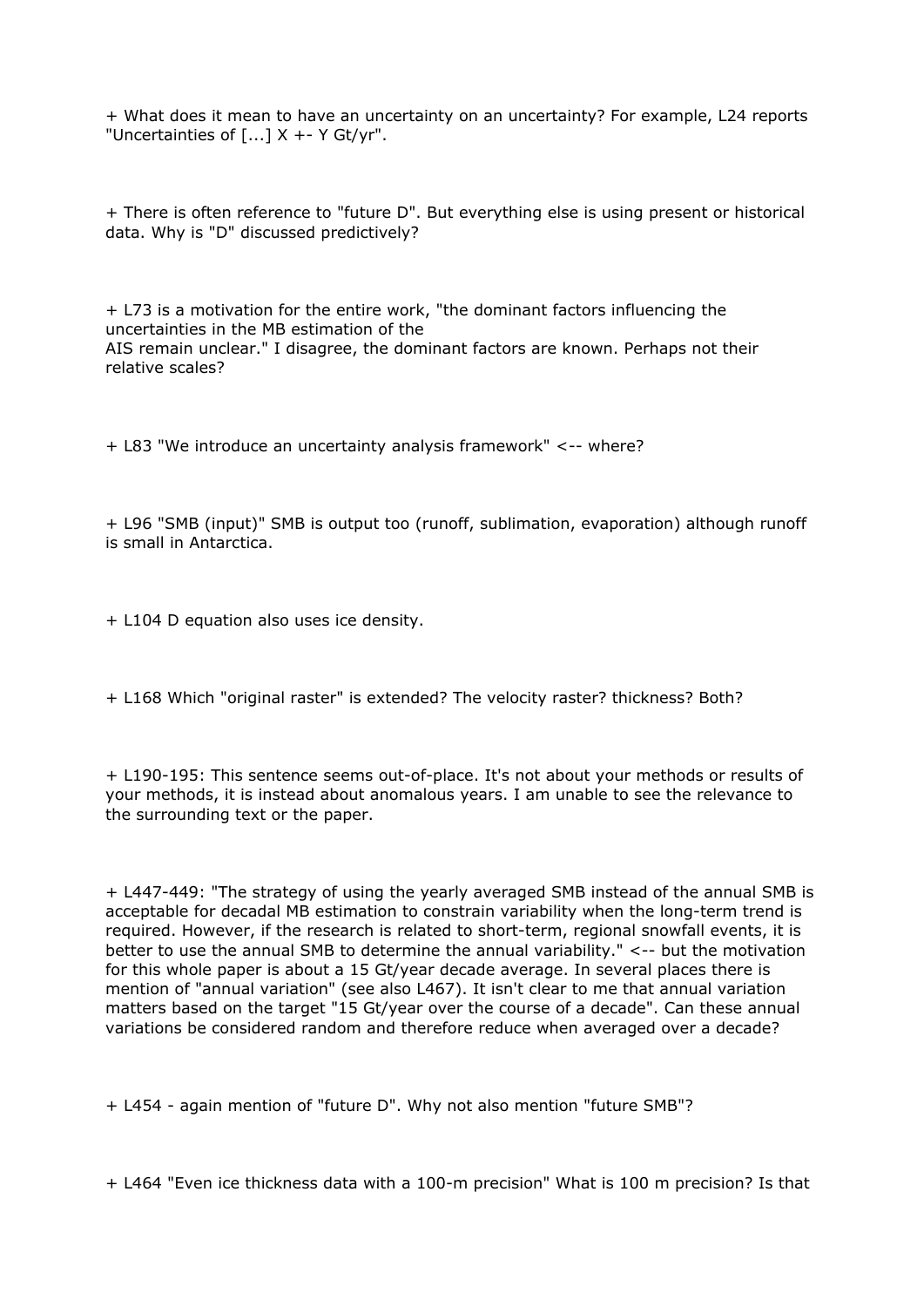like "thick  $100 =$  round(thick/100)\*100" ?

## **TC review questions**

1. Does the paper address relevant scientific questions within the scope of TC?

Yes

2. Does the paper present novel concepts, ideas, tools, or data?

No

3. Are substantial conclusions reached?

No

4. Are the scientific methods and assumptions valid and clearly outlined?

Yes, but they are incomplete.

5. Are the results sufficient to support the interpretations and conclusions?

Yes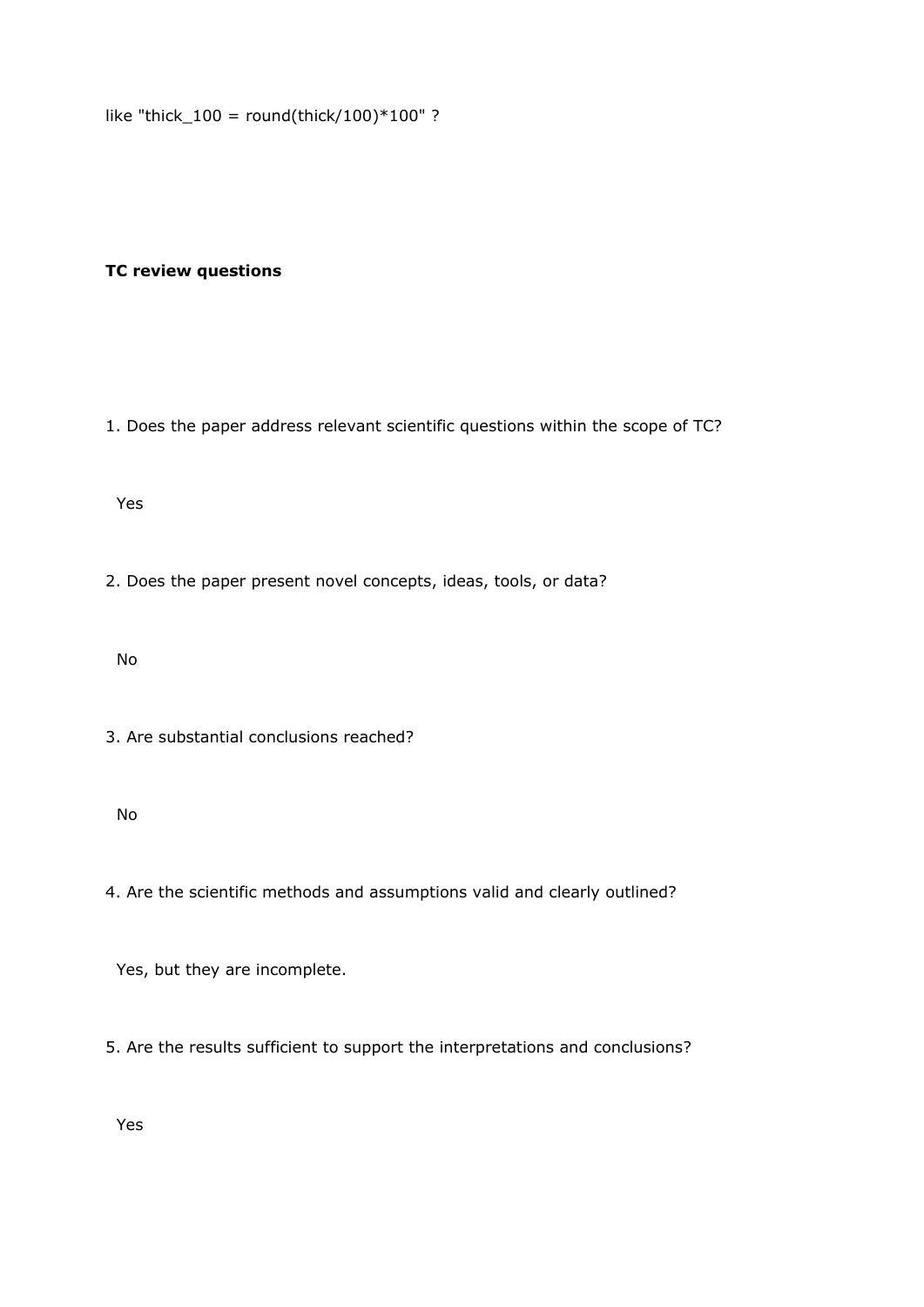6. Is the description of experiments and calculations sufficiently complete and precise to allow their reproduction by fellow scientists (traceability of results)?

Yes

7. Do the authors give proper credit to related work and clearly indicate their own new/original contribution?

 Mostly, except the "introduce a new framework" suggests something original which I could not find.

8. Does the title clearly reflect the contents of the paper?

Yes

9. Does the abstract provide a concise and complete summary?

Yes

10. Is the overall presentation well structured and clear?

No

11. Is the language fluent and precise?

No

12. Are mathematical formulae, symbols, abbreviations, and units correctly defined and used?